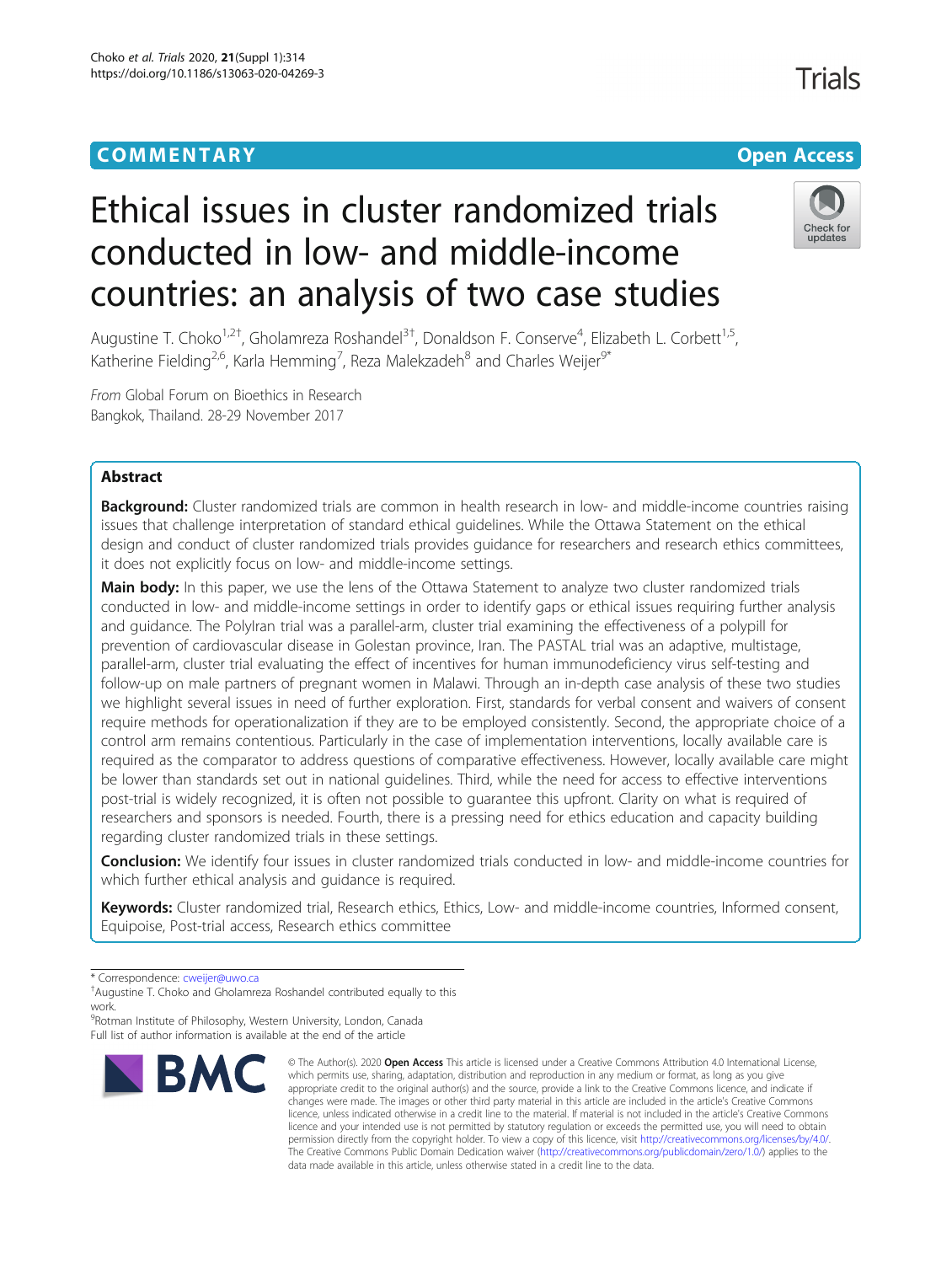# Introduction

Cluster randomized trials (CRTs) are an increasingly important method used in health research, including research conducted in low- and middle-income countries (LMICs). In CRTs, intact social units, or 'clusters,' are randomly allocated to intervention and control conditions, and outcomes are usually collected on individual cluster members [\[1](#page-7-0)]. Clusters are diverse and include whole communities, neighborhoods, hospitals, clinics and schools. A random sample of CRTs published between 2000 and 2008 revealed that 15% were conducted in LMICs [\[2](#page-7-0)] and a review of specific types of cluster trials reveal that a similar, if not greater, number of more recent cluster trials are conducted in LMICs [[3\]](#page-7-0). While there is a growing literature on the ethics of CRTs, [[4](#page-7-0)–[7](#page-7-0)] few articles deal specifically with ethical issues arising in LMIC settings  $[8-11]$  $[8-11]$  $[8-11]$ . In this article, we discuss ethical issues in two LMIC case studies, the PolyIran trial (Iran) and the PASTAL trial (Malawi).

Compared to individually randomized designs, CRTs are statistically inefficient and more prone to bias  $[1, 1]$  $[1, 1]$ [12\]](#page-7-0). Consequently, the choice of a cluster randomized design must be justified [\[13\]](#page-7-0). Public health, health services and health policy interventions are commonly administered at the level of the community, health system or hospital and, as a result, require a cluster randomized design. In other cases, education and training may be provided to health providers to promote evidence-based care. Evaluating these knowledge translation interventions requires a cluster design, as the patients cared for by each physician constitute a cluster. Individual level interventions, such as patient education, may justify the use of a cluster randomized design to prevent contamination—although only when the risk of contamination is high [[14\]](#page-7-0). Sometimes justifications of administrative efficiency or a reduction in costs are used.

CRTs also raise specific ethical challenges that differ from individually randomized designs and complicate the interpretation of standard research ethics guidelines [[4\]](#page-7-0). These ethical challenges include the following. First, CRTs involve groups rather than individuals. As the moral status of groups is often unclear, this complicates whether permission ought to be sought on behalf of the group, as group interests may conflict with individual interests. Second, in CRTs the units of randomization, intervention and outcome assessment may differ. This can complicate the identification of research participants. Third, clusters may be randomized before cluster members can be approached for informed consent for exposure to the intervention. This can further complicate the consent procedure as the role and permissions that gatekeepers are able to provide is often misunderstood. Fourth, the intervention may be delivered to the cluster as a whole, the individual, or both. As cluster level interventions may be difficult or impossible to avoid, this seems to render refusal of study participation meaningless. Nonetheless, informed consent for data collection in such cases may be required.

The Ottawa Statement on the ethical design and conduct of CRTs provides the first international ethics guidance for CRTs [[15\]](#page-7-0). The Ottawa Statement addresses seven broad ethical issues and sets out 15 recommendations for the design and conduct of CRTs (Table [1\)](#page-2-0). It provides guidance on the justification of the use of a cluster randomized design, the need for research ethics committee review, the identification of research participants, obtaining informed consent, seeking gatekeeper permission, benefit–harm analyses, and protecting vulnerable participants. While the Ottawa Statement is intended to have international applicability, the authors acknowledge that "LMIC perspectives were underrepresented...[and] recommend that subsequent revisions include greater LMIC representation" [[15\]](#page-7-0). In what follows, we use the lens of the Ottawa Statement to analyze two CRTs conducted in LMIC settings in order to identify gaps or ethical issues requiring further analysis and guidance. The identified gaps and ethical issues will inform a forthcoming revision process for the Ottawa Statement. As such, we do not seek to provide solutions to these issues in this paper.

## Case study 1

#### Summary of the PolyIran trial

Deaths from coronary artery disease are anticipated to increase twofold from 1990 to 2020, and a large majority of the increase is expected to occur in LMICs [[16](#page-7-0), [17](#page-7-0)]. Thus, strategies to prevent coronary artery disease that are suitable for implementation in LMICs are a health priority. The polypill concept—a fixed-dose combination pill of established generic drugs—may simplify and provide a more acceptable treatment regimen, while preventing substantial numbers of heart attacks and strokes [[18\]](#page-7-0). Furthermore, the availability of most of the polypill components in a generic form may help to reduce its cost, which is especially important in lower-resource settings [\[19](#page-7-0)].

The PolyIran trial was designed to assess the effectiveness and safety of the polypill tablet for primary and secondary prevention of cardiovascular disease (Table [2](#page-3-0)) [[20,](#page-8-0) [21\]](#page-8-0). The polypill tablet comprises four generic drugs to reduce blood clotting, lower lipids and reduce blood pressure (aspirin, atorvastatin, hydrochlorothiazide, and either enalapril or valsartan). The PolyIran trial is nested within the infrastructure of the Golestan cohort study and will determine the value of the polypill in a real-life setting. The Golestan cohort study was launched in January 2004 to investigate the epidemiology of esophageal cancer in participants 40–75 years old in Golestan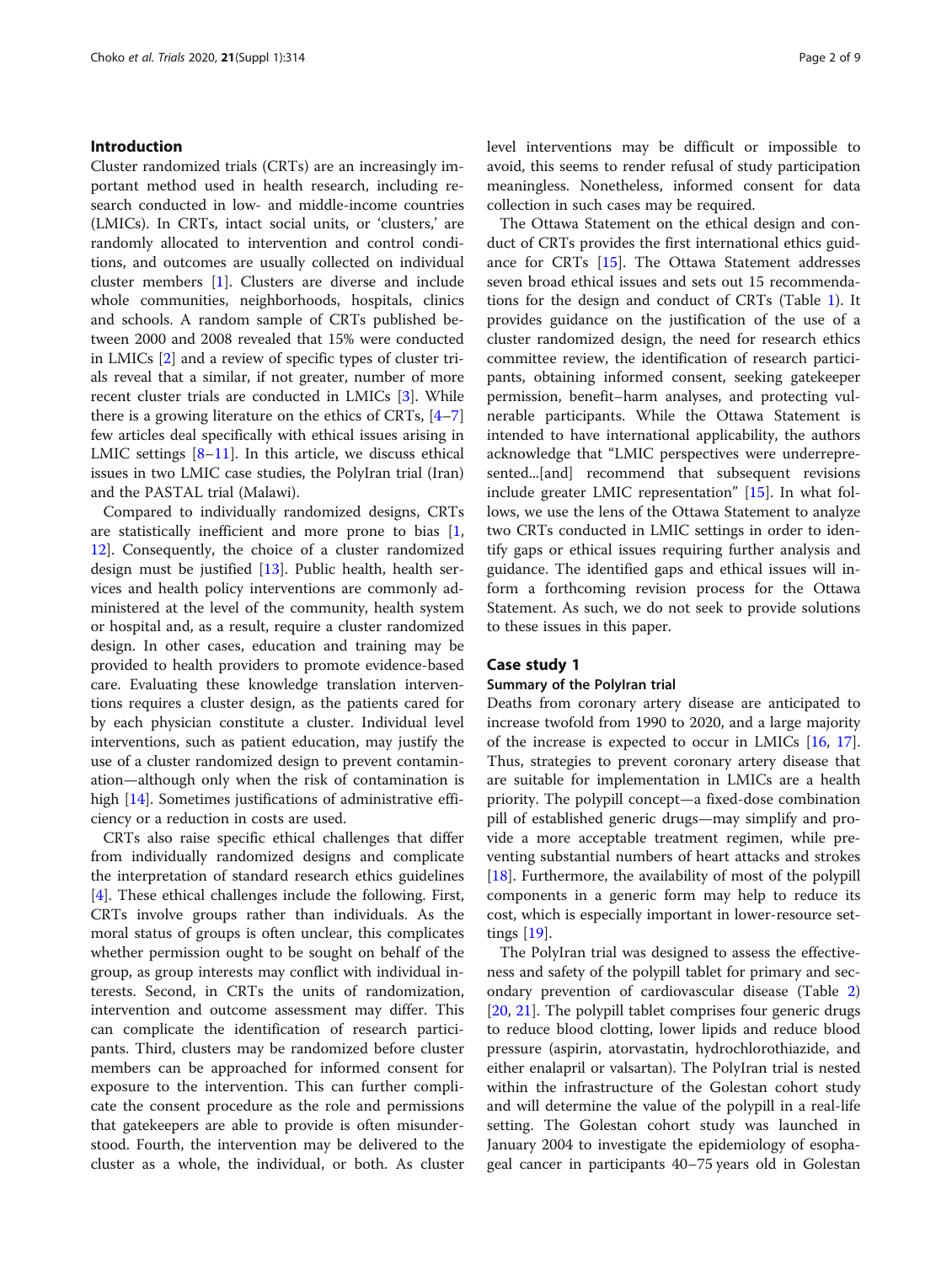| <b>Number</b>  | Ethical issue                               | Recommendation                                                                                                                                                                                                                                                                                                                                                                                                                 |
|----------------|---------------------------------------------|--------------------------------------------------------------------------------------------------------------------------------------------------------------------------------------------------------------------------------------------------------------------------------------------------------------------------------------------------------------------------------------------------------------------------------|
| 1              | Justifying the cluster<br>randomized design | Researchers should provide a clear rationale for the use of the cluster randomized design and adopt<br>statistical methods appropriate for this design                                                                                                                                                                                                                                                                         |
| 2              | <b>REC</b> review                           | Researchers must submit a CRT involving human research participants for approval by an REC before<br>commencing                                                                                                                                                                                                                                                                                                                |
| 3              | Identifying research<br>participants        | Researchers should clearly identify the research participants in CRTs. A research participant can be identified<br>as an individual whose interests may be affected as a result of study interventions or data collection<br>procedures; that is, an individual:                                                                                                                                                               |
|                |                                             | 1) who is the intended recipient of an experimental (or control) intervention; or                                                                                                                                                                                                                                                                                                                                              |
|                |                                             | 2) who is the direct target of an experimental (or control) manipulation of his/her environment; or                                                                                                                                                                                                                                                                                                                            |
|                |                                             | 3) with whom an investigator interacts for the purpose of collecting data about that individual; or                                                                                                                                                                                                                                                                                                                            |
|                |                                             | 4) about whom an investigator obtains identifiable private information for the purpose of collecting data<br>about that individual.                                                                                                                                                                                                                                                                                            |
|                |                                             | Unless one or more of these criteria is met, an individual is not a research participant                                                                                                                                                                                                                                                                                                                                       |
| $\overline{4}$ | Obtaining informed consent                  | Researchers must obtain informed consent from human research participants in a CRT, unless a waiver of<br>consent is granted by an REC under specific circumstances                                                                                                                                                                                                                                                            |
| 5              |                                             | When participants' informed consent is required, but recruitment of participants is not possible before<br>randomization of clusters, researchers must seek participants' consent for trial enrollment as soon as<br>possible after cluster randomization—that is, as soon as the potential participant has been identified, but<br>before the participant has undergone any study interventions or data collection procedures |
| 6              |                                             | An REC may approve a waiver or alteration of consent requirements when 1) the research is not feasible<br>without a waiver or alteration of consent and 2) the study interventions and data collection procedures<br>pose no more than minimal risk                                                                                                                                                                            |
| 7              |                                             | Researchers must obtain informed consent from professionals or other service providers who are research<br>participants unless conditions for a waiver or alteration of consent are met                                                                                                                                                                                                                                        |
| 8              | Gatekeepers                                 | Gatekeepers should not provide proxy consent on behalf of individuals in their cluster                                                                                                                                                                                                                                                                                                                                         |
| 9              |                                             | When a CRT may substantially affect cluster or organizational interests, and a gatekeeper possesses the<br>legitimate authority to make decisions on its behalf, the researcher should obtain the gatekeeper's<br>permission to enroll the cluster or organization in the trial. Such permission does not replace the need for<br>the informed consent of research participants                                                |
| 10             |                                             | When CRT interventions may substantially affect cluster interests, researchers should seek to protect cluster<br>interests through cluster consultation to inform study design, conduct and reporting. Where relevant,<br>gatekeepers can often facilitate such a consultation                                                                                                                                                 |
| 11             | Assessing benefits and<br>harms             | The researcher must ensure that the study intervention is adequately justified. The benefits and harms of<br>the study intervention must be consistent with competent practice in the field of study relevant to the CRT                                                                                                                                                                                                       |
| 12             |                                             | Researchers must adequately justify the choice of the control condition. When the control arm is usual<br>practice or no treatment, individuals in the control arm must not be deprived of effective care or programs<br>to which they would have access were there no trial                                                                                                                                                   |
| 13             |                                             | Researchers must ensure that data collection procedures are adequately justified. The risks of data collection<br>procedures must 1) be minimized consistent with sound design and 2) stand in reasonable relation to the<br>knowledge to be gained                                                                                                                                                                            |
| 14             | Protecting vulnerable<br>participants       | Clusters may contain some vulnerable participants. In these circumstances, researchers and RECs must<br>consider whether additional protections are needed                                                                                                                                                                                                                                                                     |
| 15             |                                             | When individual informed consent is required, and there are individuals who may be less able to choose<br>participation freely because of their position in a cluster or organizational hierarchy, RECs should pay special<br>attention to recruitment, privacy and consent procedures for those participants                                                                                                                  |

<span id="page-2-0"></span>Table 1 Ottawa Statement on the ethical design and conduct of cluster randomized trials: summary of recommendations

CRT cluster randomized trial, REC research ethics committee

province, Iran [\[22](#page-8-0)]. Cohort participants who lived in rural areas and were at least 50 years old were eligible for the PolyIran trial. Villages (clusters) were randomly allocated to one of two arms: the polypill arm or the augmented care arm. In each cluster, residents over the age of 50 years were invited to receive a daily polypill tablet and nonpharmacological preventive interventions

(polypill arm) or nonpharmacological preventive interventions alone (augmented care arm). In total, 8410 participants were enrolled from 236 clusters, including 4233 participants (120 clusters) in the polypill arm and 4177 participants (116 clusters) in the augmented care arm. An additional comparison will be made between the two trial arms and Golestan cohort study members who were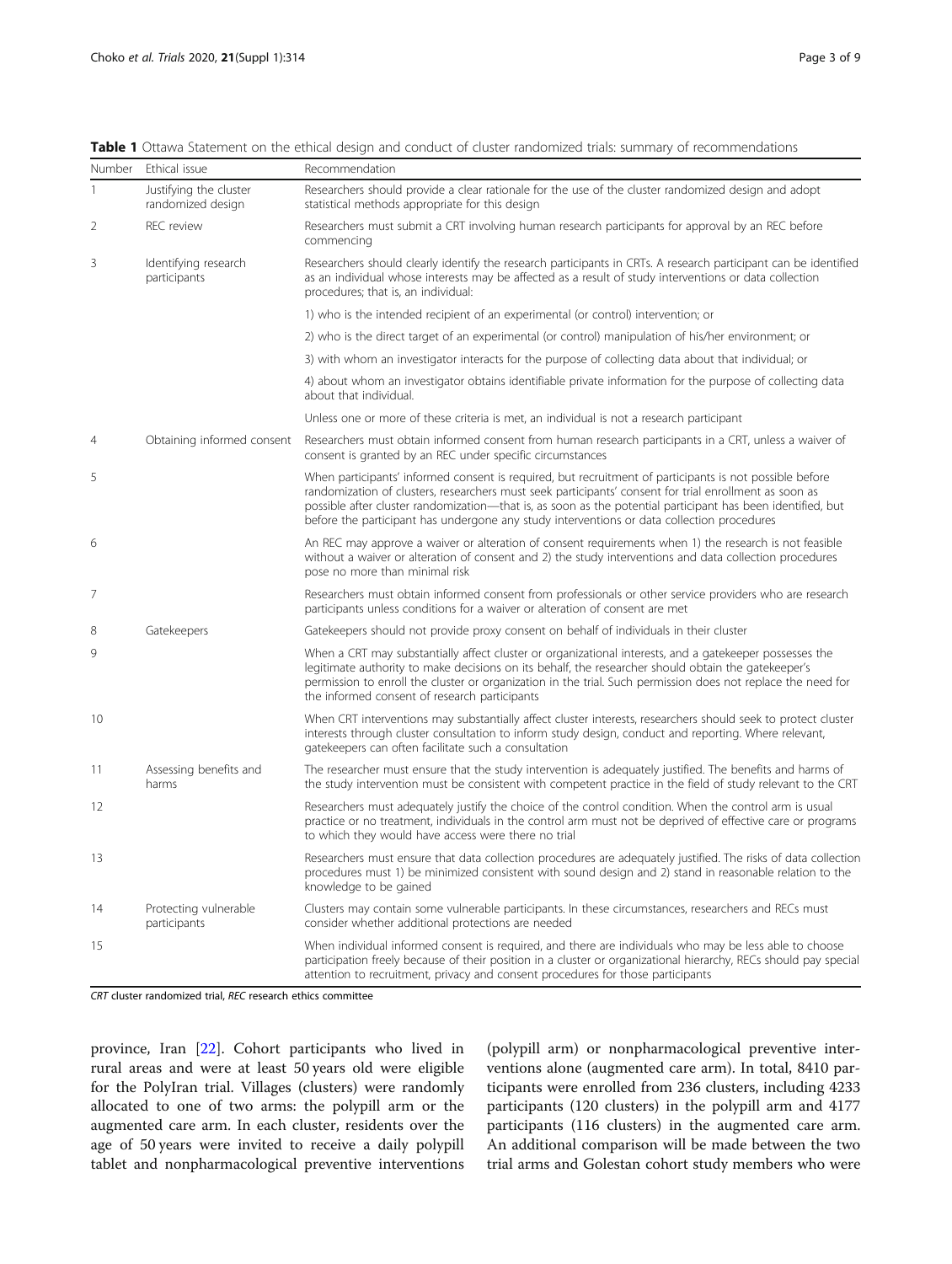|                                | Polylran trial                                                            | PASTAL trial                                                                                                                                                                                  |
|--------------------------------|---------------------------------------------------------------------------|-----------------------------------------------------------------------------------------------------------------------------------------------------------------------------------------------|
| Setting                        | Golestan province, Iran                                                   | Malawi                                                                                                                                                                                        |
| Design                         | Parallel-arm, individual-cluster trial                                    | Adaptive, parallel, multiarm, two-stage, individual-cluster trial                                                                                                                             |
| Design justification           | Avoid contamination                                                       | Administrative and logistical reasons                                                                                                                                                         |
| Number of clusters             | 236 villages                                                              | Stage 1: 36 antenatal clinic care days                                                                                                                                                        |
|                                |                                                                           | Stage 2: 35 antenatal clinic care days                                                                                                                                                        |
| Number of                      | 8410                                                                      | Stage 1: 1007                                                                                                                                                                                 |
| participants                   |                                                                           | Stage 2: 1236                                                                                                                                                                                 |
| Method of random<br>allocation | $1:1$ ratio                                                               | $1:1:1:1:1:1$ ratio in stage 1                                                                                                                                                                |
| Data collection<br>procedures  | Data collected as part of Golestan cohort study                           | Review of health records, interviews                                                                                                                                                          |
| Experimental<br>intervention   | Polypill plus nonpharmacological prevention                               | Two oral HIV self-test kits only, or two oral HIV self-test kits with an offer<br>of \$3, \$10 or lottery incentive conditional on clinic attendance, or<br>followed by a phone call reminder |
| Control intervention           | Nonpharmacological prevention alone                                       | Invitation letter to the male partner offering HIV testing                                                                                                                                    |
| Primary outcome                | Major cardiovascular events                                               | Proportion of male partners who underwent testing for HIV, regardless<br>of serostatus, and linked to clinic for HIV treatment or prevention<br>within 28 days                                |
| <b>REC</b> review              | Tehran University of Medical Sciences Research<br><b>Ethics Committee</b> | London School of Hygiene & Tropical Medicine Ethics Committee and<br>College of Medicine Research Ethics Committee                                                                            |
| Gatekeepers                    | Local health care workers (Behvarz), local religious<br>leaders           | Local district health officer, health clinic in-charge                                                                                                                                        |
| Consent model                  | Verbal informed consent with documentation                                | Written informed consent from women; waiver of consent for male<br>partners                                                                                                                   |

<span id="page-3-0"></span>Table 2 Summary of the key characteristics of the PolyIran trial and PASTAL trial

REC research ethics committee

eligible for, but not selected to participate in, the Poly-Iran trial but who live in villages not included in the trial (comparator cohort) [\[20](#page-8-0)].

The primary outcome in the PolyIran trial is the occurrence of major cardiovascular events within 5 years of enrolment [\[20\]](#page-8-0). Outcomes will be ascertained through the Golestan cohort study that involves collection of these data for all cohort participants through annual telephone contact, home visits, interview and medical record review. Personnel who collected outcome data were blinded to trial participation and treatment arm allocation.

# Ethical issues raised by the PolyIran trial Justification for the use of a cluster randomized design

As cluster randomized designs are statistically inefficient and prone to bias, their use requires justification (Table [1](#page-2-0)). In this case, residents of the villages in northern Iran have close familial relationships and residents commonly share medicines with one another. Therefore, the issue of contamination was a major concern. A cluster randomized design in which the village was the cluster was chosen to mitigate the risk of contamination through pill sharing [\[20\]](#page-8-0).

#### Obtaining informed consent from trial participants

Although the PolyIran trial is a CRT, the trial interventions (polypill tablet and nonpharmacological prevention) were offered to all village residents over the age of 50 years. As the study intervention is delivered at the level of the individual, the trial is an individual-cluster trial. In individual-cluster trials, it is typically feasible to obtain the informed consent of participants. Thus, in the PolyIran trial, informed consent was obtained for the polypill and augmented care interventions and use of outcome data.

The high illiteracy rate in the study population (almost 80%) [\[22](#page-8-0)] presented a challenge to obtaining informed consent. Research staff who are native Turkmen speakers were trained to obtain informed consent, provided information verbally to participants, and answered any questions. Research staff then documented the disclosure and the participant's consent (or refusal) to participation in the PolyIran trial.

Members of the Golestan cohort study provided informed consent for the collection and use of data within the cohort study, but they did not provide consent for their data to be used in the PolyIran trial. Consequently, Golestan study cohort members who were randomly selected for the comparator cohort neither provided their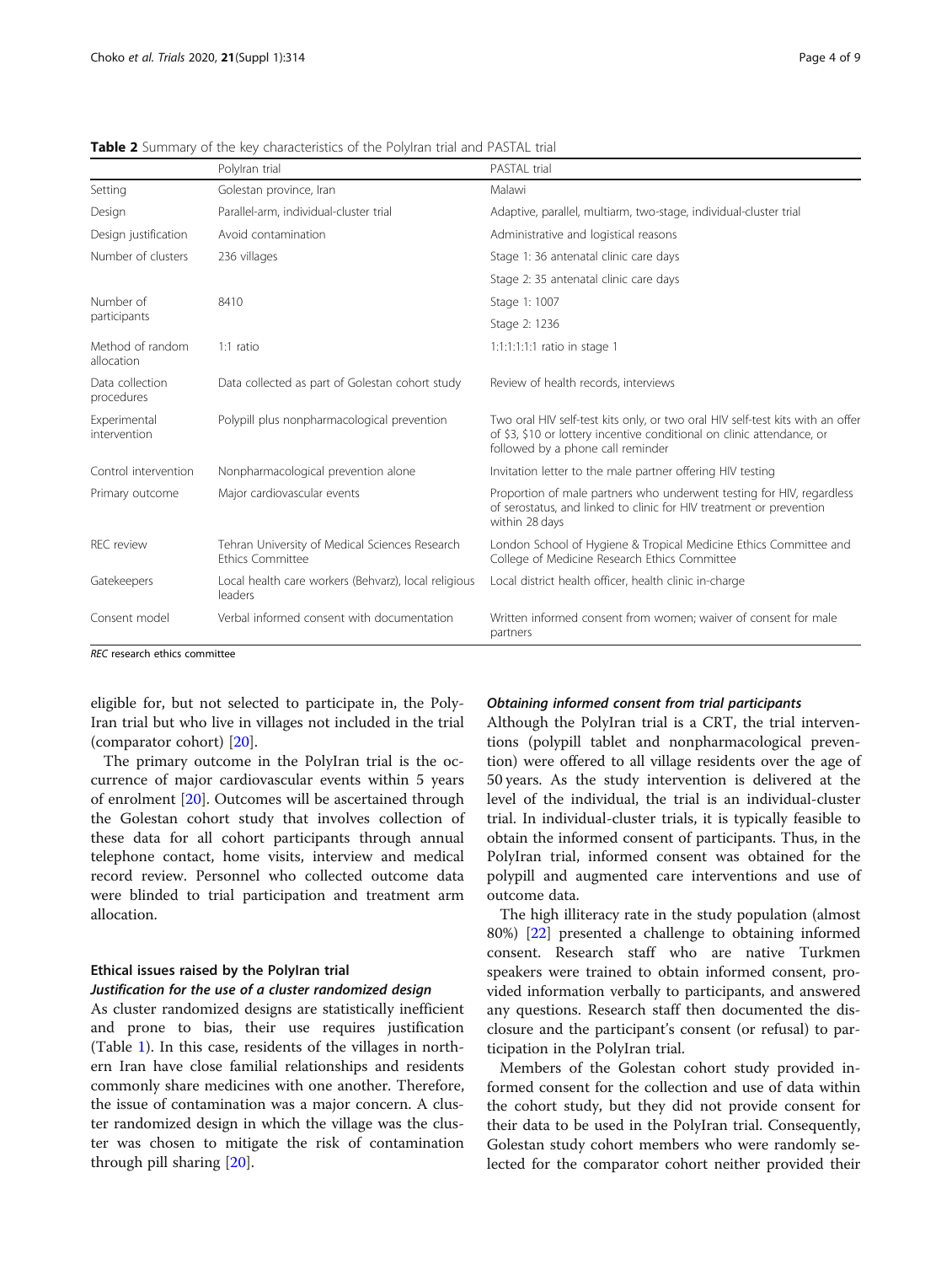permission nor were they aware that their data were to be used in the PolyIran trial. While the outcome data collection was identical between the two studies, both studies have differing purposes and objectives. After deliberation, the research ethics committee responsible for the PolyIran study concluded that no additional consent was required from Golestan study cohort members to use their outcome data in the PolyIran trial.

# Dealing with current clinical practice in the study population

As with many trials conducted in LMICs, recruitment for the PolyIran trial was not undertaken in conjunction with the participants' primary or secondary care physician, but rather through a separate and study-specific group of physicians. Some participants were already receiving treatment for cardiovascular disease. For control arm participants, their medications were recorded. However, for intervention arm participants, the researchers sent a letter to patients' physicians explaining the trial and the composition of the polypill tablet. In case of medication duplication, physician were asked to adjust participants' prescribed medications accordingly. All changes to medications were recorded for future followup and analysis.

#### Post-trial access to the study interventions

It is widely acknowledged that, particularly in an LMIC setting, participants should have access to a trial intervention when it is found to be effective [[23\]](#page-8-0). In the Poly-Iran trial, if the polypill is shown to be safe and effective, it is anticipated that it will be provided to participants in the polypill and augmented care trial arms for 5 years. However, for how long should the polypill tablet be provided to participants at the expense of the researchers and sponsor? Naturally, there are concerns regarding feasibility of this decision for long-term access.

Added complications follow when considering the issue of whether members of the Golestan cohort study selected for the comparator cohort should be provided with the study intervention should it be found to be effective. Not only does this have larger resource and cost implications, but also as their informed consent for data use in the PolyIran trial was not obtained, comparator cohort participants were not aware of the trial. It was decided that members of the comparator cohort would not be provided with the polypill tablet after completion of the trial.

# Research ethics committee review

Consistent with other international ethics documents, the Ottawa Statement requires that all CRTs be submitted to a research ethics committee (Table [1](#page-2-0)). The Poly-Iran trial was reviewed and approved by the research

ethics committee of the Digestive Diseases Research Institute at the Tehran University of Medical Sciences in Iran. In its review, the research ethics committee did not refer to the Ottawa Statement. However, the research ethics committee had reviewed CRTs before and is knowledgeable about cluster randomized designs.

## Case study 2

#### Summary of the PASTAL trial

Each year, 1.1 million people die from human immunodeficiency virus (HIV) infection worldwide and 1.9 million people become infected, the majority of whom reside in LMICs [\[24](#page-8-0)]. However, little over half of people living with HIV are aware of their HIV status, while many of those who know their status do not start antiretroviral therapy [[24](#page-8-0)]. The benefits of timely initiation of antiretroviral therapy [[25\]](#page-8-0) and effective HIV prevention, including voluntary medical male circumcision, [[26](#page-8-0)–[29](#page-8-0)] have changed the emphasis of HIV testing services from learning one's status to appropriate linkage to care or prevention and retention [[24](#page-8-0)]. However, uptake of HIV testing services and linkage into care or prevention remains below current targets in most LMICs [[30](#page-8-0), [31\]](#page-8-0). Major barriers to HIV testing include lack of confidentiality, costs incurred by users, and lack of perceived benefits from accessing HIV testing services [[32](#page-8-0)–[36](#page-8-0)]. The use of financial incentives has been shown to increase the uptake of HIV testing [[37](#page-8-0), [38](#page-8-0)] but with mixed results for linkage to post-test services in different settings [\[39](#page-8-0)–[41](#page-8-0)].

Building on the successes of HIV self-testing in other populations, [[42,](#page-8-0) [43](#page-8-0)] the Partner-provided Self-Testing and Linkage (PASTAL) trial was designed to investigate the effect of interventions to increase the uptake of HIV testing and linkage to care or prevention among male partners of pregnant women. PASTAL was a parallel, multiarm, multistage CRT (Table [2\)](#page-3-0). Initial randomization was to six trial arms. The usual care arm involved an invitation letter to the male partner offering HIV testing sent via a pregnant partner accessing antenatal care for the first time. Five intervention arms provided: 1) a self-test kit only; 2) a self-test kit plus a \$3 incentive; 3) a self-test kit plus a \$10 incentive; 4) a selftest kit plus a lottery to receive \$3; and 5) a self-test kit plus a phone call reminder. The cluster was the antenatal care clinic day (e.g., Monday, Tuesday), chosen on the basis of how antenatal care services are structured.

The trial randomized 36 clusters in the first stage in which 93% (1007/1084) of eligible women were recruited between August and November 2016. An independent set of 35 clusters were randomized for the second stage with 97% (1236/1275) of eligible women recruited between January and May 2017. The two-stage design allowed a predefined interim analysis followed by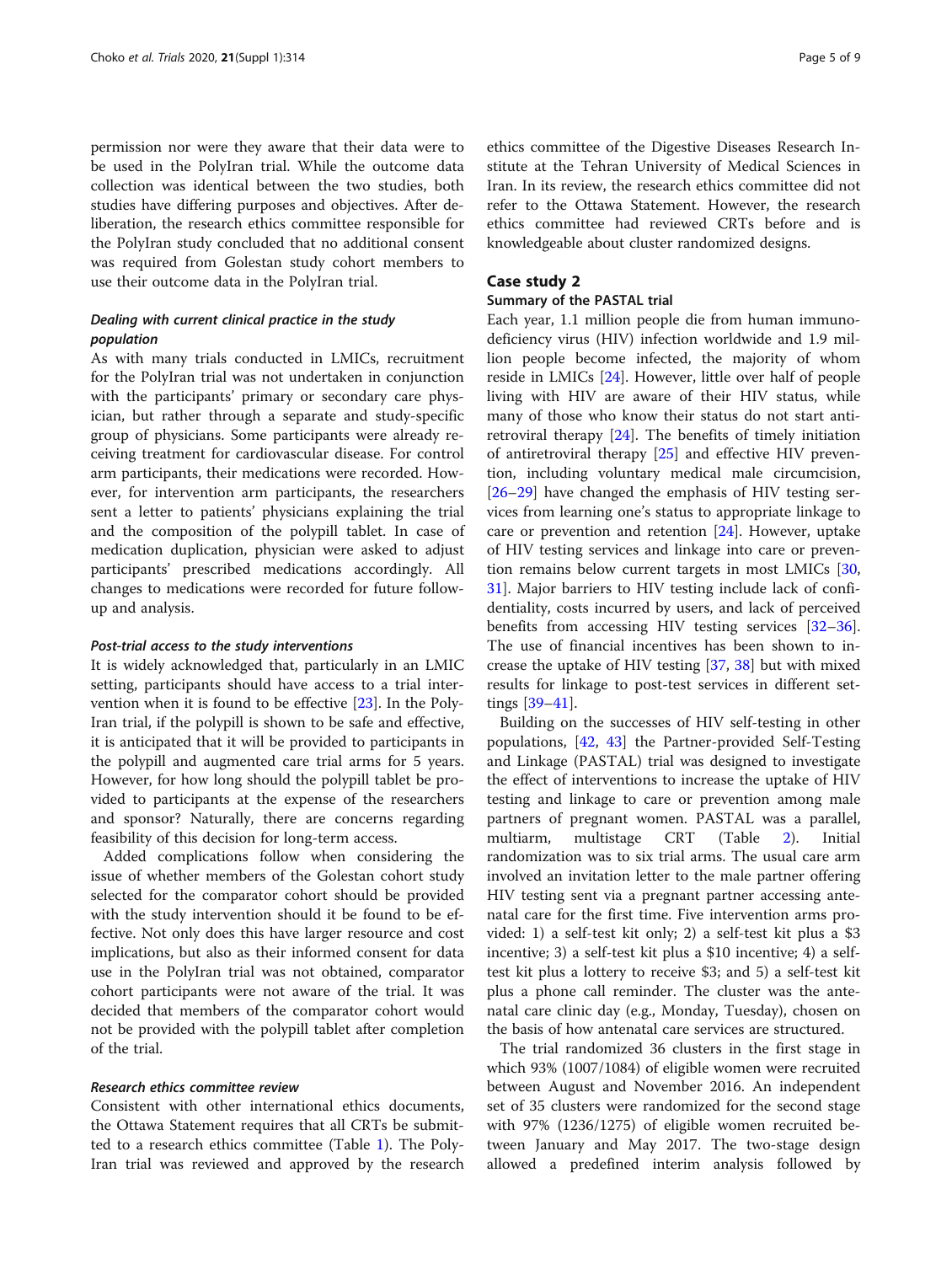predefined changes to the trial design including sample size recalculation and dropping poor-performing trial arms. The primary outcome was the proportion of male partners who underwent testing for HIV (regardless of serostatus) and who were followed up in a clinic for HIV treatment or prevention within 28 days. Male partner clinic attendance meant achievement of the primary outcome, with followup in-person interview with women used to measure secondary outcomes including adverse events.

# Ethical issues raised by the PASTAL trial Justification of the use of an adaptive cluster randomized design

The study interventions (letters, self-test kits and financial incentives) are administered at the level of the individual and thus, in principle, an individually randomized trial is possible. However, for administrative and logistical reasons, and concerns over contamination, a cluster randomized design was preferred [[44\]](#page-8-0).

# Obtaining informed consent from trial participants

Although the PASTAL trial is a CRT, the unit of intervention is the individual. Accordingly, the written informed consent of all female participants was obtained. On each day of recruitment, trial staff provided women attending the antenatal care clinic with general information about the trial. The intervention to which the antenatal care clinic day had been randomized was not disclosed to the woman. After women completed their antenatal care visit, they met one-on-one with a trial staff member who screened them for eligibility and completed the informed consent process and disclosed the trial arm.

While male partners of the female participants were the direct targets of the intervention, their consent to participate was not obtained. A waiver of consent for male participants was sought and granted by the research ethics committee. The waiver of consent was sought for logistical reasons (male partners typically did not accompany women to the antenatal clinic) and scientific reasons (willingness to consent was thought to be correlated with subsequent clinic attendance, the primary outcome measure). A number of concerns might be raised about this approach. First, it compromises the autonomy of male partners. Second, it may pose a risk to women in the study if male partners discover they were enrolled without their consent, as the prevalence of intimate partner violence is high in the region [\[45](#page-8-0)].

# Having conducted an interim analysis that showed the usual care arm to be suboptimal, was there equipoise to justify continuation to the second stage of the trial?

The original sample size calculation assumed that the usual care arm would have 25% of male partners achieving testing for HIV [[46](#page-8-0)]. The analysis at the end of stage one revealed this proportion in the usual care arm was just 13%. Given that so few men in the usual care arm were undergoing HIV testing, data safety and monitoring board members debated whether the usual care should be carried forward to the second stage or dropped. The need to include a usual care arm is a contentious issue not only in adaptive trial designs; not including a usual care arm would mean the trial would be unable to provide a direct comparison to the care provided routinely outside of the trial, limiting its applicability to the local population.

#### Post-trial access to study interventions

In the past 10 years, there has been considerable interest in behavioral economics interventions, such as financial incentives, to improve HIV outcomes [[47](#page-8-0)]. The PASTAL trial found that only the two fixed financial incentive interventions of \$3 and \$10 significantly improved the primary outcome. However, local policy makers remain unwilling to scale up these programs despite the strong evidence in favor of their effectiveness. This raises the question of sustainability or indeed whether there is social value in conducting trials with these types of interventions in contexts where routine implementation cannot be guaranteed. To what degree a trial must begin with assurances that effective interventions will be implemented is a question requiring further reflection and guidance.

# Research ethics committee review

The PASTAL trial was reviewed and approved by the College of Medicine Research Ethics Committee in Malawi, and the London School of Hygiene & Tropical Medicine Ethics Committee in London, UK. In their reviews, neither research ethics committee referred to the Ottawa Statement. However, both research ethics committees have reviewed CRTs previously and are knowledgeable about cluster randomized designs.

# **Discussion**

The Ottawa Statement on the ethical design and conduct of CRTs provides ethical guidance for CRTs but does not explicitly consider issues specific to the LMIC setting. Our ethical analysis of two case studies reveals gaps in the Ottawa Statement and shows that further work is required on ethical issues of CRTs in the LMIC setting. Here we briefly highlight four issues. First, obtaining informed consent remains a challenge in some LMIC settings. The ethical principle of respect for persons supports a general requirement that researchers acquire the informed consent of research participants. In some LMICs, however, low levels of literacy may impede the ability of researchers to seek and obtain informed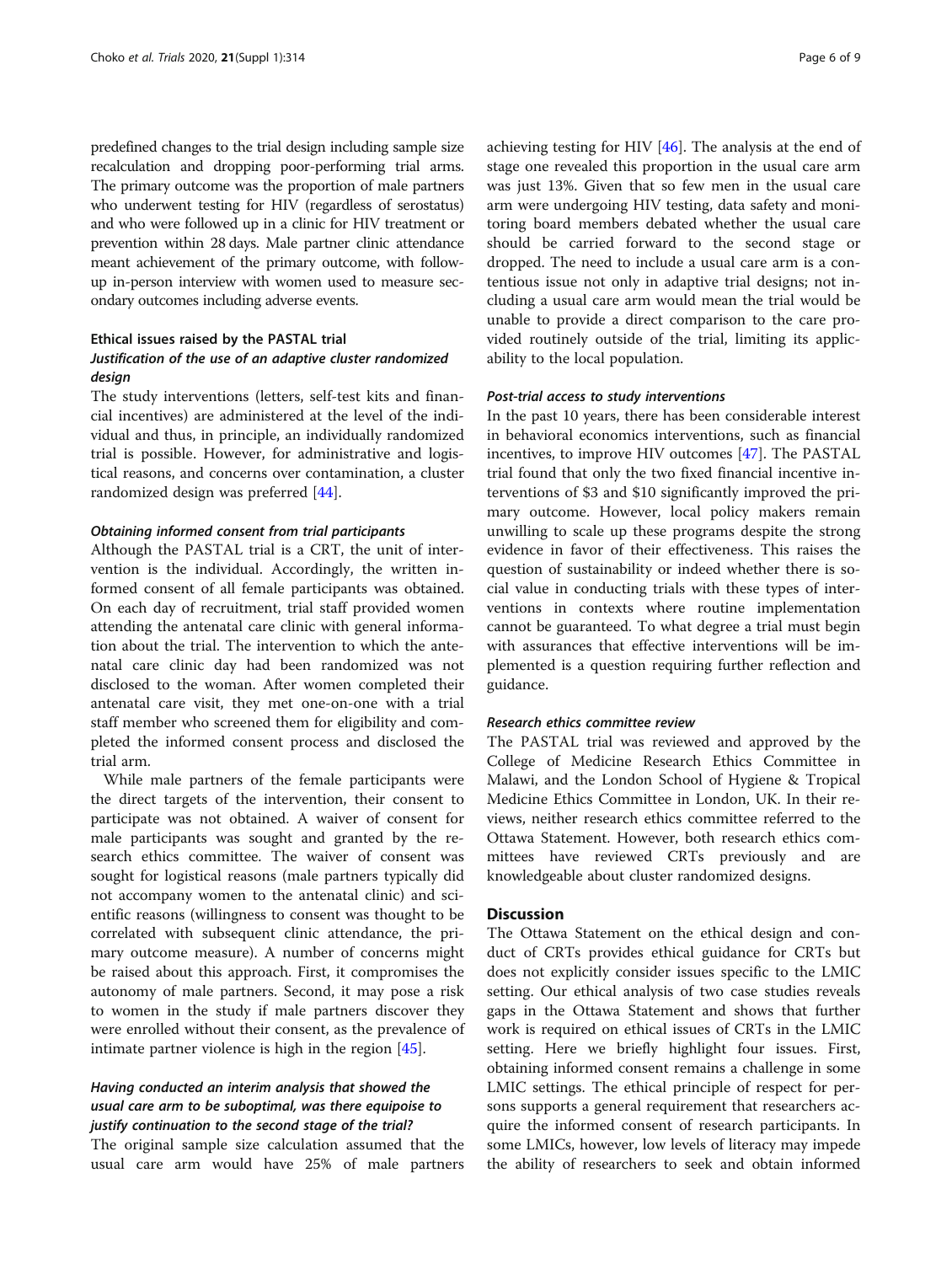consent in writing [[48\]](#page-8-0). In other settings, the fact that potential participants fail to distinguish research activities from clinical care or that they possess different health concepts poses a barrier to valid informed consent [[49](#page-8-0)].

In the PolyIran trial, high rates of illiteracy necessitated the use of verbal consent obtained and documented by local research staff. However, issues such as when is verbal consent acceptable and what practices ought to be in place to ensure accurate communication of study information and voluntary consent to study participation remain unanswered. In the PASTAL trial, pregnant women provided written informed consent to study participation, but their male partners did not. Criteria for a waiver of consent (socially valuable research, minimal risk, and infeasibility with consent) require considerable interpretation. How ought minimal risk be understood (e.g., is the possibility of partner violence consistent with minimal risk), and when is a study 'infeasible' if consent is required (e.g., lower recruitment, additional research staff required, cost); all these require due consideration if they are to be implemented reasonably and consistently.

Second, the choice of an ethically appropriate control arm remains contentious in LMIC settings. The ethical principle of beneficence requires that the potential benefits and risks of participation stand in reasonable relation. This means, in part, that the study intervention and control need to be consistent with equipoise. The shortcourse zidovudine trial to prevent maternal–fetal transmission of HIV in sub-Saharan Africa raised prominently the issue of appropriate level of care for control groups in trials conducted in LMICs [[50](#page-8-0)]. Should those in the control arm receive augmented care, care as defined by national (or even international) standards, or locally available care [[51\]](#page-8-0)?

The PolyIran trial employed both an augmented care arm with nonpharmacological prevention for cardiovascular disease and a nonrandomized comparator cohort who received no study interventions. The PASTAL trial employed a usual care arm but discovered at a planned interim analysis that local care was producing very poor results in terms of follow-up testing of male partners (13% compared to an expected 25%). The issue of locally available care versus care mandated by national or international standards is an especially pressing issue in CRTs of implementation interventions. In order to obtain evidence that an intervention will improve care at the local level, locally available care is needed as the comparator group.

Third, post-trial access is an important issue for CRTs in LMIC settings. The ethical principle of justice requires that the burdens and benefits of study participation ought to be distributed equitably. Post-trial access

to study interventions that are proven effective is particularly important in LMIC settings [\[52](#page-8-0)]. The Ottawa Statement says that research ethics committees "should consider whether and when the control clusters will receive the study intervention if the study intervention is shown to be effective" [\[15](#page-7-0)]. More recent guidance from the Council for International Organizations of Medical Sciences requires researchers and sponsors to "make every effort, in cooperation with government and other relevant stakeholders, to make available as soon as possible any intervention or product developed, and knowledge generated, for the population or community in which the research is carried out" [[23\]](#page-8-0).

However, further guidance is required. The PolyIran trial raises the issue of how broadly post-trial access should be conceived—to trial participants only or all those who contributed data to the analysis? The PAS-TAL trial highlights the difficulty of ensuring access to effective interventions after the trial.

Fourth, there is a pressing need for ethics education and capacity building regarding CRTs in LMIC settings. The need for capacity building and education in research ethics in LMICs has been recognized for some years. Millum and colleagues observe that:

Global health research will not thrive without a knowledgeable global discussion of the ethics of the research to shape its course. Given the expected further increases in the health research hosted by LMICs, more capacity will have to be built in order to ensure that human subjects protections are maintained even at present levels… Neglected disease trials in disease-endemic countries pose particularly difficult ethical challenges [[53](#page-8-0)].

Innovative or unfamiliar trial designs also pose ethical challenges for researchers and research ethics committees in LMICs. CRTs are increasingly used in LMICs and they raise issues that complicate the interpretation of standard ethics guidelines.

While the Ottawa Statement on the ethical design and conduct of CRTs provides useful guidance, [\[15\]](#page-7-0) the research ethics committees reviewing the PolyIran and PASTAL trials did not refer to the document. In our experience, the Ottawa Statement is not widely known or used within LMICs. Thus, education on ethics issues in CRTs and available guidance is a priority for health research in LMICs. Web-based educational materials on the ethics of CRTs with LMIC examples would provide a widely accessible resource. Regional workshops for researchers and research ethics committees would provide the opportunity for deeper discussion of issues and learning. Finally, training fellowships would allow researchers and ethics committee members the opportunity to develop specific projects with internationally recognized experts.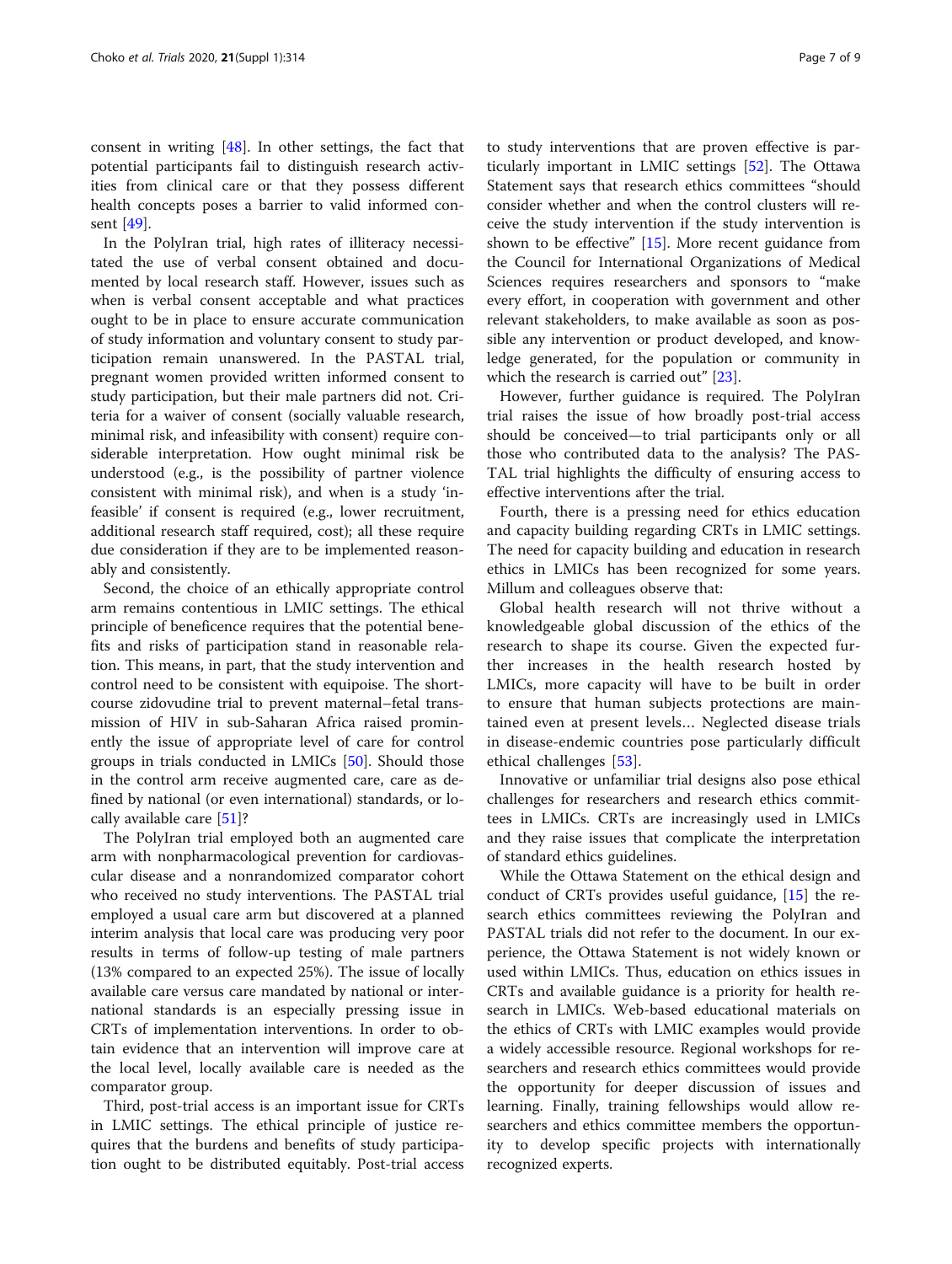# <span id="page-7-0"></span>Conclusion

Our ethical analysis of the PolyIran and PASTAL trials reveals gaps in the Ottawa Statement and shows that further work is required on ethical issues of CRTs in the LMIC setting.

First, standards for verbal consent and waivers of consent require methods for operationalization if they are to be employed consistently. Second, the appropriate choice of a control arm remains contentious, and the acceptability of locally available care as the comparator in implementation CRTs, especially when such care falls below national standards, should be assessed. Third, as it is often not possible to guarantee post-trial access to study interventions, clarity on stakeholder obligations is needed. Fourth, there is a pressing need for ethics education and capacity building on CRTs. These identified gaps and ethical issues will inform a forthcoming revision process for the Ottawa Statement.

#### Abbreviations

CRT: Cluster randomized trial; HIV: Human immunodeficiency virus; LMIC: Low- and middle-income country

#### Acknowledgements

The authors thank A. Belardo for editing the manuscript.

#### About this supplement

This article has been published as part of Trials Volume 21 Supplement 1, 2020: The ethics of alternative clinical trial designs and methods in LMIC research: part two. The full contents of the supplement are available online at [https://trialsjournal.biomedcentral.com/articles/supplements/volume-21](https://trialsjournal.biomedcentral.com/articles/supplements/volume-21-supplement-1) [supplement-1](https://trialsjournal.biomedcentral.com/articles/supplements/volume-21-supplement-1).

#### Authors' contributions

ATC, GR and CW conceived this article and drafted the manuscript. All authors commented on drafts of the manuscript and approved the final manuscript.

#### Funding

Funds were provided by the Global Forum for Bioethics in Health Research. Funds were also provided by a Canadian Institute of Health Research grant (JT–153045). ATC is funded by Wellcome Trust and National Institute for Health Research as an International Intermediate Fellow (216458/Z/19/Z). KH holds an NIHR Senior Research Fellowship (SRF-2017-002).

#### Ethics approval and consent to participate Not applicable.

#### Consent for publication

Not applicable.

#### Competing interests

ATC was principal investigator for the PASTAL trial. RM and GR were principal investigators for the PolyIran trial. CW receives consulting income from Eli Lilly and Company. The remaining authors declare that they have no competing interests.

### Author details

<sup>1</sup>Malawi-Liverpool Wellcome Trust Clinical Research Programme, Blantyre, Malawi. <sup>2</sup>Department of Infectious Disease Epidemiology, London School of Hygiene and Tropical Medicine, London, UK. <sup>3</sup>Golestan Research Center of Gastroenterology and Hepatology, Golestan University of Medical Sciences, Gorgan, Iran. <sup>4</sup> Department of Health Promotion, Education and Behaviour, University of South Carolina, Columbia, USA. <sup>5</sup>Department of Clinical Research, London School of Hygiene and Tropical Medicine, London, UK. <sup>6</sup>School of Public Health, University of the Witwatersrand, Johannesburg,

South Africa. <sup>7</sup>Institute of Applied Health Research, University of Birmingham, Birmingham, UK. <sup>8</sup>Digestive Disease Research Center, Digestive Diseases Research Institute, Tehran University of Medical Sciences, Tehran, Iran. <sup>9</sup>Rotman Institute of Philosophy, Western University, London, Canada

#### Published: 16 April 2020

#### References

- 1. Donner A, Klar N. Design and analysis of cluster randomization trials in health research. London: Arnold; 2000.
- 2. Taljaard M, McRae AD, Weijer C, Bennett C, Dixon S, Taleban J, Skea Z, Eccles MP, Brehaut JC, Donner A, Saginur R, Boruch RF, Grimshaw JM. Inadequate reporting of research ethics review and informed consent in cluster randomised trials: review of random sample of published trials. BMJ. 2011;342:d2496.
- 3. Martin J, Taljaard M, Girling A, Hemming K. Systematic review finds major deficiencies in sample size methodology and reporting for stepped-wedge cluster randomised trials. BMJ Open. 2016;6(2):e010166.
- 4. Weijer C, Grimshaw JM, Taljaard M, Binik A, Boruch R, Brehaut JC, Donner A, Eccles MP, Gallo A, McRae AD, Saginur R, Zwarenstein M. Ethical issues posed by cluster randomized trials in health research. Trials. 2011;12:100.
- 5. Sim J, Dawson A. Informed consent and cluster randomized trials. Am J Public Health. 2012;102(3):480–5.
- 6. Edwards SJ, Braunholtz DA, Lilford RJ, Stevens AJ. Ethical issues in the design and conduct of cluster randomised controlled trials. BMJ. 1999; 318(7195):1407–9.
- 7. Hutton JL. Are distinctive ethical principles required for cluster randomized controlled trials? Stat Med. 2001;20(3):473–88.
- Osrin D, Azad K, Fernandez A, Manandhar DS, Mwansambo CW, Tripathy P, Costello AM. Ethical challenges in cluster randomized controlled trials: experiences from public health interventions in Africa and Asia. Bull World Health Organ. 2009;87(10):772–9.
- 9. Ledogar RJ, Hernández-Alvarez C, Morrison AC, Arosteguí J, Morales-Perez A, Nava-Aguilera E, Legorreta-Soberanis J, Caldwell D, Coloma J, Harris E, Andersson N. When communities are really in control: ethical issues surrounding community mobilisation for dengue prevention in Mexico and Nicaragua. BMC Public Health. 2017;17(Suppl 1):410.
- 10. Kass NE, DeLuca AN, Coetzee L, Simwinga M, Churchyard GJ, Ayles H, Beyers N, Godfrey-Faussett P, Durovni B, Chaisson RE, Eldred LJ. Applying ethical principles to international community-based research: a case study from the Consortium to Respond Effectively to the AIDS-TB Epidemic (CREATE). IRB. 2014;36(3):1–8.
- 11. Mtande TK, Weijer C, Hosseinipour MC, Taljaard M, Matoga M, Goldstein CE, Nyambalo B, Rosenberg NE. Ethical issues raised by cluster randomised trials conducted in low-resource settings: identifying gaps in the Ottawa Statement through an analysis of the PURE Malawi trial. J Med Ethics. 2019; 45(6):388–93.
- 12. Puffer S, Torgerson D, Watson J. Evidence for risk of bias in cluster randomised trials: review of recent trials published in three general medical journals. BMJ. 2003;327(7418):785–9.
- 13. Taljaard M, Weijer C, Grimshaw JM, Eccles MP, Ottawa Ethics of Cluster Randomised Trials Consensus Group. The Ottawa Statement on the ethical design and conduct of cluster randomised trials: précis for researchers and research ethics committees. BMJ. 2013;346:f2838.
- 14. Torgerson DJ. Contamination in trials: is cluster randomisation the answer? BMJ. 2001;322(7282):355–7.
- 15. Weijer C, Grimshaw JM, Eccles MP, McRae AD, White A, Brehaut JC, Taljaard M, Ottawa Ethics of Cluster Randomized Trials Consensus Group. The Ottawa Statement on the ethical design and conduct of cluster randomized trials. PLoS Med. 2012;9(11):e1001346.
- 16. Lim SS, Vos T, Flaxman AD, Danaei G, Shibuya K, Adair-Rohani H, et al. A comparative risk assessment of burden of disease and injury attributable to 67 risk factors and risk factor clusters in 21 regions, 1990-2010: a systematic analysis for the Global Burden of Disease Study 2010. Lancet. 2012; 380(9859):2224–60.
- 17. World Health Organization (WHO). Non-communicable diseases (2012). [http://www.who.int/gho/ncd/en/index.html.](http://www.who.int/gho/ncd/en/index.html) Accessed: 24 January 2020.
- 18. Wald NJ, Law MR. A strategy to reduce cardiovascular disease by more than 80%. BMJ. 2003;326(7404):1419.
- 19. Reddy KS. The preventive polypill—much promise, insufficient evidence. N Engl J Med. 2007;356(3):212.